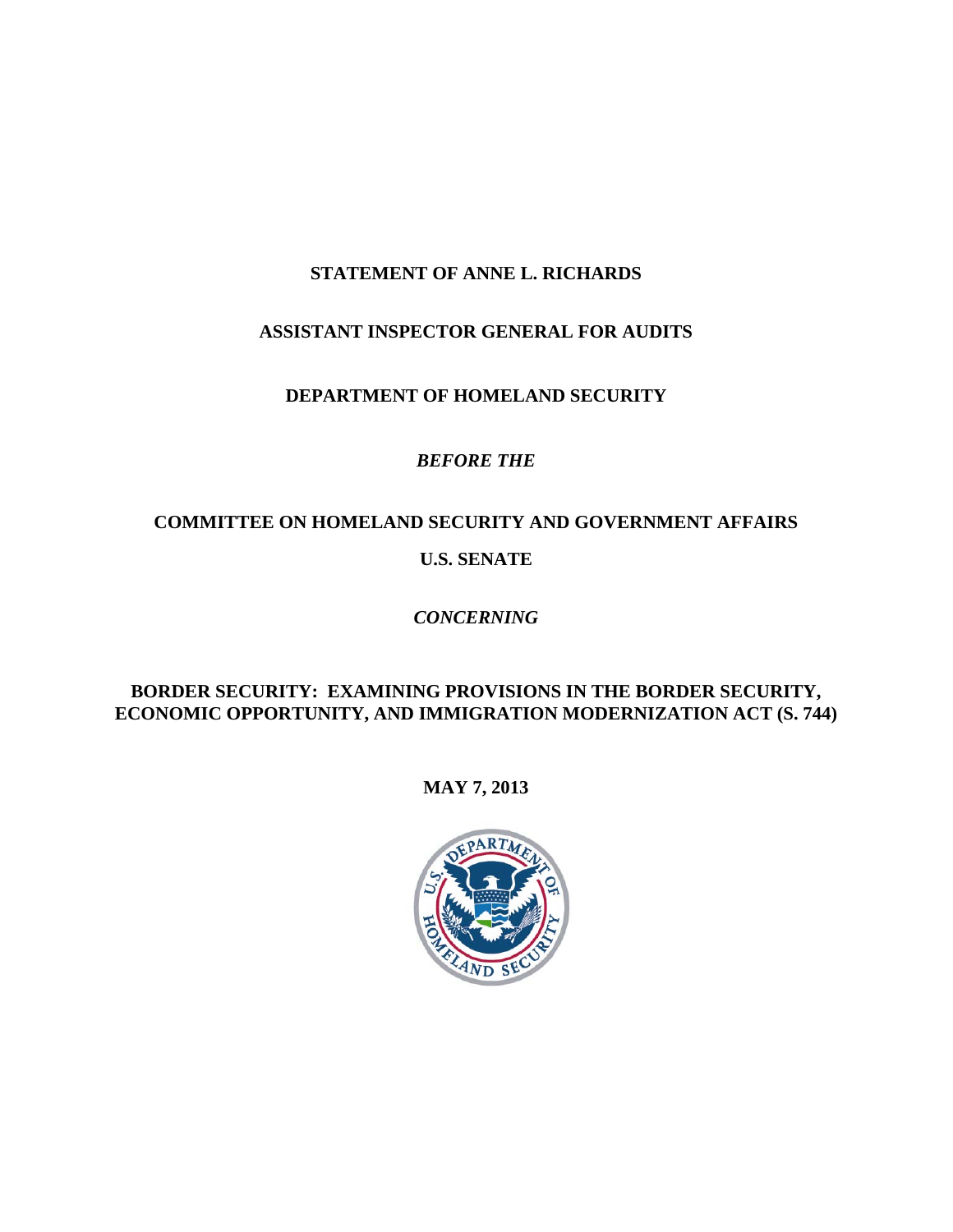Good morning Chairman Carper, Ranking Member Coburn, and Members of the Committee. Thank you for inviting me here today to discuss the enforcement provisions of the *Border Security, Economic Opportunity, and Immigration Modernization Act* and some of our reviews of the Department of Homeland Security's (DHS) border security programs.

In your invitation to testify, you asked that we focus on the Office of Inspector General's (OIG) work evaluating DHS border security programs and what steps we believe DHS will need to take to ensure that the metrics required by the Act are verifiable and enforceable. We used a broad interpretation of the question and included in our preparation audit and inspection work that we have conducted looking at border security and immigration issues as well as reviews of DHS management programs that support those efforts.

In the last 10 years, DHS has made progress in coalescing as one Department and in addressing its fundamental missions, including the missions of securing our borders and implementing sound controls, policies, and procedures over immigration programs. However, numerous challenges remain. Among the challenges in implementing this proposed legislation, DHS must develop a thoughtful process to assess the ongoing needs and gaps across its programs and operations as well as a comprehensive strategy to address vulnerabilities. This will require both time and resources to achieve, but ultimately, the Department should have the ability to overcome these challenges.

In my testimony today, I will highlight some overarching issues identified in our audits and inspections that the Department will need to address to achieve the goals and standards established in the proposed legislation—specifically, data reliability, planning, and systems modernization.

#### **Data Reliability**

In order to evaluate performance against the metrics in the proposed legislation or complete certain steps in the legislation, the Department needs complete, accurate, and up-to-date information. Several of our audits and inspections have identified instances of incomplete, inaccurate, and out-of-date data in many of the Department's programs and systems. We have also identified instances in which data is not always available to the Department from other entities, such as other Federal agencies and foreign governments. The Department and its components are working to address these issues, which will help them establish the necessary baselines to measure future achievements.

The following reports illustrate some of the challenges we identified related to the quality of the Department's data.

#### Supervision of Aliens

In December 2011, we issued *Supervision of Aliens Commensurate with Risk*, OIG-11-81, with the objective to assess the effectiveness of U.S. Immigration and Customs Enforcement's (ICE) process for deciding whether to detain aliens in an ICE facility or place them in supervised release. ICE generally had an effective decision making process for determining whether to detain or release aliens. In most of the cases we assessed, officers made reasonable decisions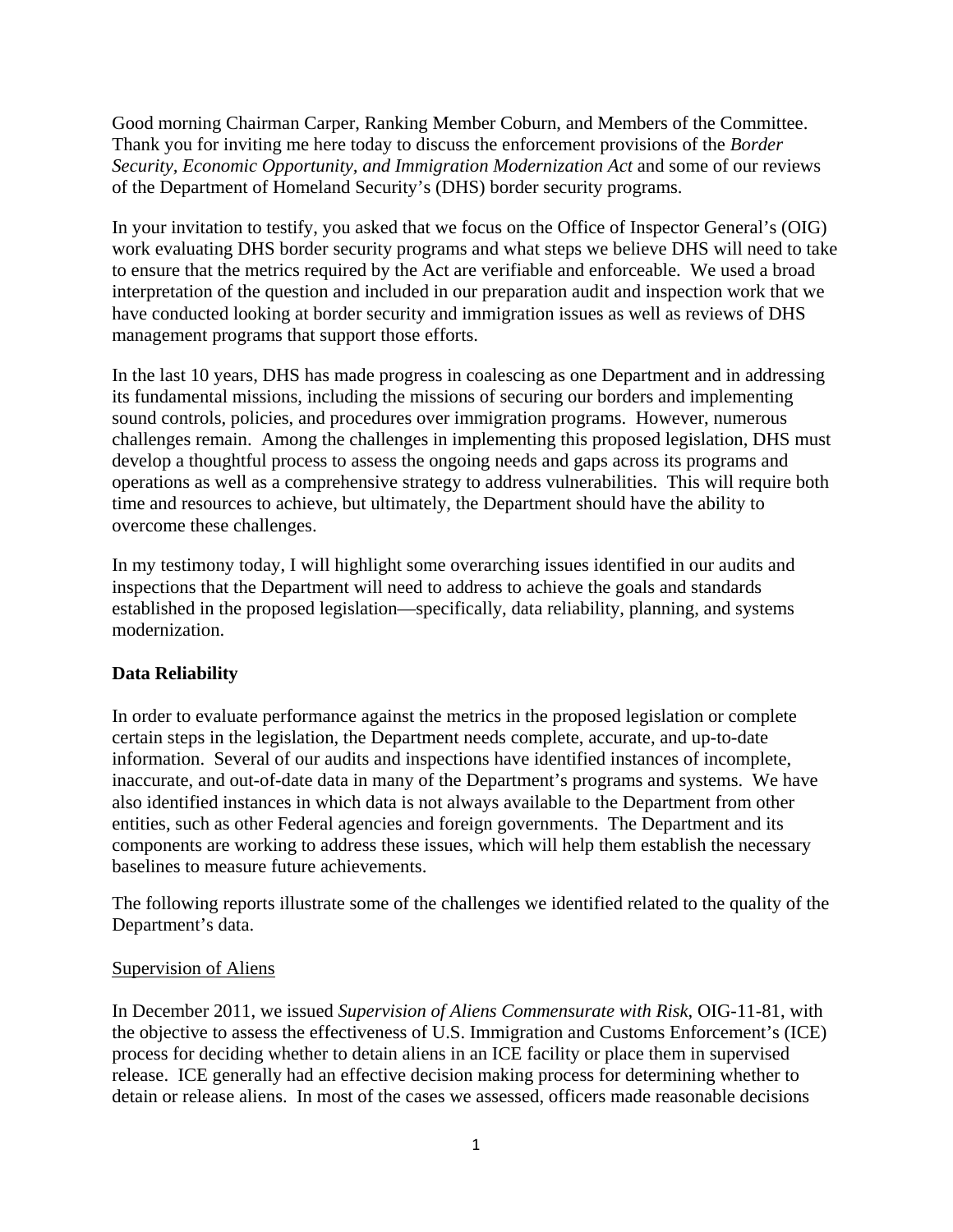and complied with the requirements of the *Immigration and Nationality Act*, Supreme Court decisions, and prescribed policies and procedures. However, personnel could not always provide evidence that all aliens were screened against the Terrorist Watchlist; current policy for screening aliens from specially designated countries was not effective; and personnel did not always maintain accurate and up-to-date information in the case management system.

We noted that the component had taken actions to correct deficiencies in its data quality, and we recommended that ICE enforce the requirement to screen aliens against the Terrorist Watchlist, improve its policies and procedures for screening aliens from specially designated countries, and update information in its case management system.

#### Secure Communities

In March 2012, we issued *Operations of United States Immigration and Customs Enforcement's Secure Communities*, OIG-12-64. In 2008, ICE implemented Secure Communities to enhance its ability to identify criminal aliens nationwide. The key component of Secure Communities is automated information sharing between DHS and the Federal Bureau of Investigation. Since 2008, ICE has spent about \$750 million on Secure Communities and identified more than 692,000 criminal aliens.

We performed this audit to determine whether Secure Communities was effective in identifying criminal aliens and if ICE appropriately prioritized cases for removal action. Secure Communities was effective in identifying criminal aliens, and in most cases, ICE officers took enforcement actions according to agency enforcement policy. Under Secure Communities, the agency expanded its ability to identify criminal aliens in areas not covered by its other programs. In addition, it was able to identify criminal aliens earlier in the justice process, some of whom it would not have identified under other programs.

Secure Communities was implemented at little or no additional cost to local law enforcement jurisdictions. Although ICE was able to identify and detain criminal aliens, field offices duplicated the research associated with their detention, and officers did not always sufficiently document their enforcement actions. To improve the transparency and thoroughness of its processes under Secure Communities, the agency needs to eliminate the duplication of research and ensure that officers fully document their actions. We made two recommendations to improve the agency's overall management of Secure Communities.

#### Systematic Alien Verification for Entitlements Program

Our report, *Improvements Needed for SAVE To Accurately Determine Immigration Status of Individuals Ordered Deported*, OIG-13-11, was re-issued in December 2012 based on comments received from U.S. Citizenship and Immigration Services (USCIS) after the comment period. We determined that the Systematic Alien Verification for Entitlements (SAVE) program provided information to benefit-granting agencies that was sometimes outdated and erroneous about an individual's immigration status. This occurred because status codes in the Central Index System, the primary system SAVE uses to validate an individual's immigrant status, was not immediately updated when the Immigration Court ordered an individual deported, removed, or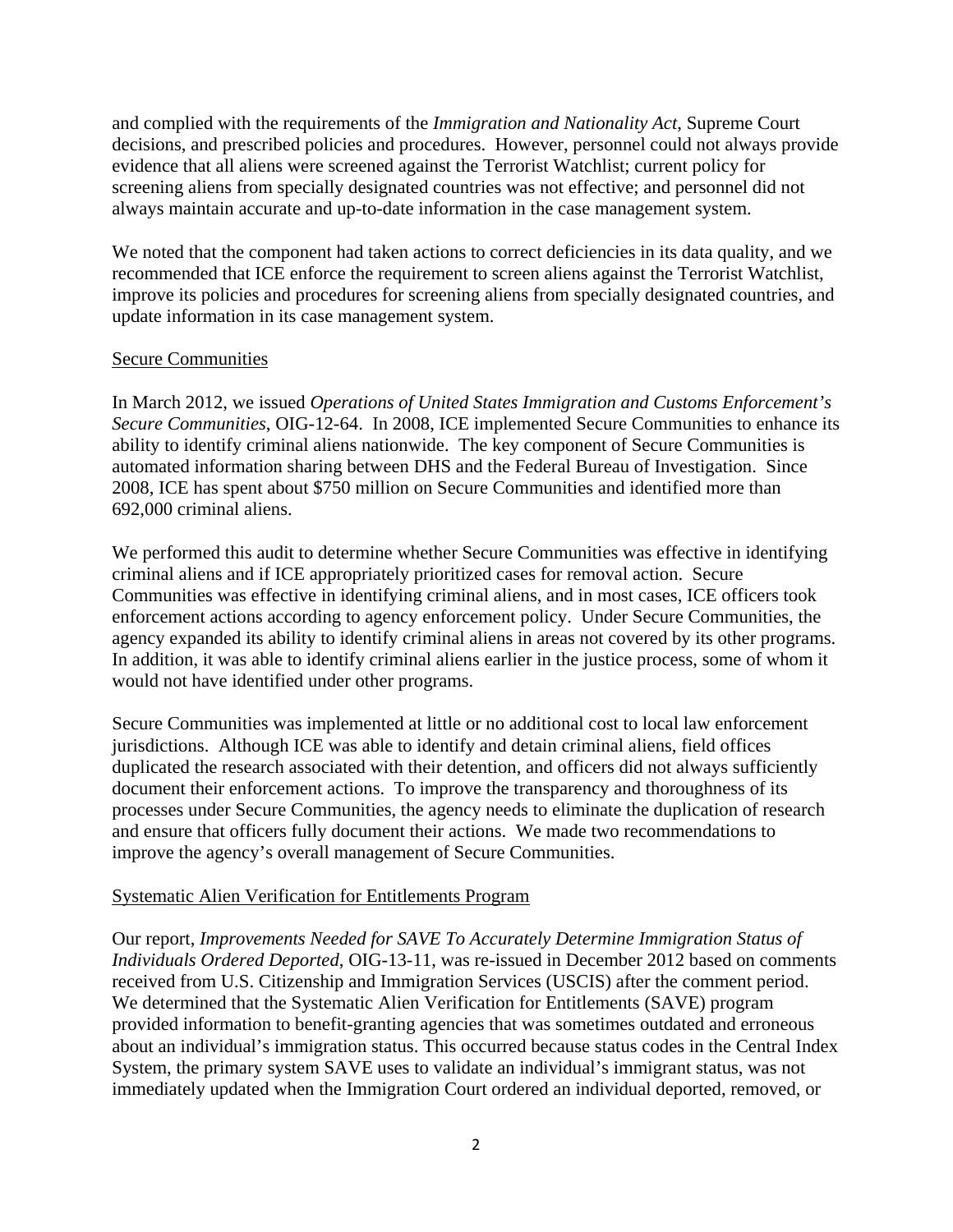excluded. Instead, the codes were updated when the individual physically left the United States, which can take years. This problem could potentially affect the more than 800,000 individuals who have been ordered deported, removed, and excluded but who are still in the United States. Although the SAVE response, in and of itself, did not automatically result in approval of financial or other benefits, an erroneous response could result in agencies granting benefits to unentitled individuals.

Our random statistical sample of individuals ordered deported but who remained in the United States identified a 12 percent error rate in immigration status verification. These individuals had no status, but were erroneously identified as having lawful immigration status. The remaining 88 percent had lawful immigration status at the time of their status verification. Benefits for which individuals were verified ranged from airport badges and Transportation Worker Identification Cards, which provide individuals with access to secure areas, food stamps, driver's licenses, and education assistance. Some individuals included in our sample had committed felonies ranging from citizenship fraud to aggravated assault.

#### Free and Secure Trade Program

In the report, *Free and Secure Trade Program – Continued Driver Eligibility*, OIG-12-84, which we issued in May 2012, we reviewed the Free and Secure Trade (FAST) program to determine whether its continued eligibility processes ensure that only eligible drivers remain in the program. The U.S. Customs and Border Protection's (CBP's) FAST program is a border accord initiative among the United States, Canada, and Mexico designed to ensure the security and safety of interborder commerce while enhancing the economic prosperity of each country. Under the program, participants who meet certain eligibility criteria are considered low risk and receive expedited border processing. This enables CBP to redirect security efforts and inspections to commerce that is high or unknown risk while ensuring the movement of legitimate, low-risk commerce.

The FAST program's continued eligibility processes do not ensure that only eligible drivers remain in the program. CBP is hampered in its ability to ensure that Mexican citizens and residents in the program are low risk because Mexico does not share information with the United States to vet and continuously monitor drivers' eligibility.

Also, although CBP has a continuous vetting process, some ineligible drivers may be actively enrolled in the program.

In addition, CBP has not implemented a process to assess the program's effect on border security risk. Without a robust risk assessment process, CBP cannot be sure of the program's effect on border security risk at land ports of entry and whether current control measures compensate for any additional risk resulting from its benefits to participants. CBP should determine whether FAST participation has increased or decreased border security risk at land ports of entry and, if needed, establish control measures to mitigate any additional risk.

We made three recommendations intended to improve CBP's processes to ensure continued driver eligibility in the FAST program.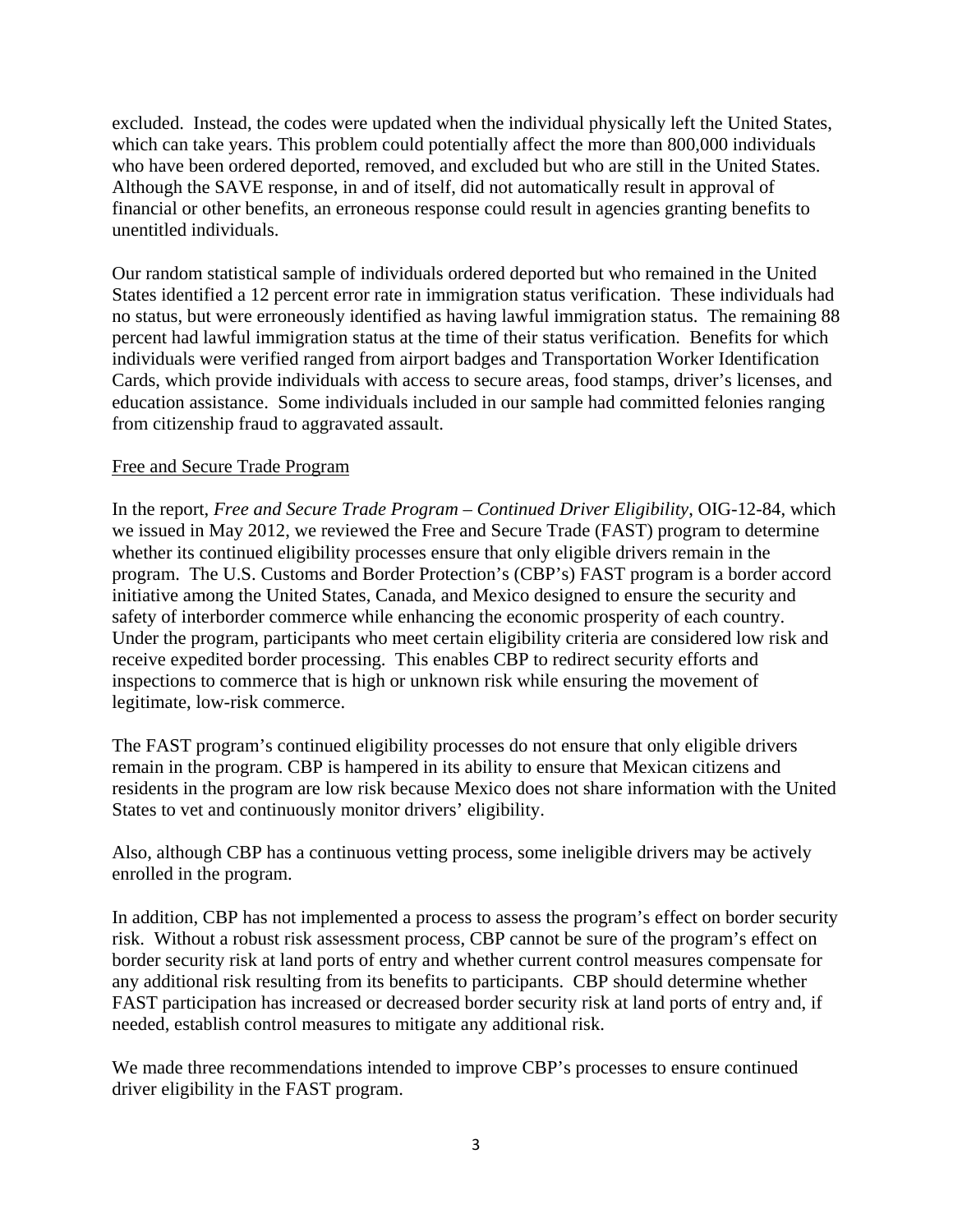#### **Planning**

To fully accomplish both the specific requirements of the Act and its overall intent, the Department will need to do a skillful job in determining requirements, identifying the resources needed to achieve those requirements, and preparing its personnel to conduct those activities. For example, the bill requires 24/7 monitoring of the border by unmanned aerial systems. The Department will need to establish the operating requirements to achieve that goal, including knowing the number of aerial vehicles, pilots, ground support, maintenance, fuel, and repair parts that will be needed, where those resources will be needed, and the lifecycle cost of these operations. The Department has directives and policies in place to accomplish this, but has not yet done so for unmanned aerial systems. In addition to fielding new or improved technology and programs, the Department will need to establish a robust training plan to ensure that it has sufficient trained personnel on hand to implement the provisions of the legislation. Our audits and inspections have identified challenges with planning for resource acquisition and allocation and with training personnel, which may impact its ability to achieve the specifics of the proposed legislation.

We identified planning and training challenges in the following reports.

#### Unmanned Aircraft Systems

In May 2012, we issued *CBP's Use of Unmanned Aircraft Systems in the Nation's Border Security*, OIG-12-85. CBP's Office of Air and Marine (OAM) is responsible for protecting the American people and the Nation's critical infrastructure through the coordinated use of integrated air and marine forces. Air and marine forces are used to detect, interdict, and prevent acts of terrorism and the unlawful movement of people, illegal drugs, and other contraband toward or across U.S. borders. Unmanned Aircraft Systems (UAS) provide command, control, communication, intelligence, surveillance, and reconnaissance capability to complement crewed aircraft and watercraft, and ground interdiction agents.

After the pilot of the UAS program, Congress appropriated more than \$240 million to establish the program within CBP. During our 2012 audit, CBP stated it had expended \$152.3 million to purchase nine unmanned aircraft and related equipment and, at that time, had seven operational aircraft. After our audit, in late 2011, CBP received two additional aircraft and was awaiting delivery of a tenth aircraft purchased with FY 2011 funds. Each aircraft system cost approximately \$18 million.

We reported that CBP had not adequately planned resources needed to support its current unmanned aircraft inventory. CBP's planning did not adequately address processes (1) to ensure that required operational equipment, such as ground control stations and ground support equipment, was provided for each launch and recovery site; (2) for stakeholders to submit unmanned aircraft mission requests; (3) to determine how mission requests would be prioritized; and (4) to obtain reimbursements for missions flown on stakeholders' behalf. With this approach, CBP risked having invested substantial resources in a program that underutilized resources and limited its ability to achieve OAM mission goals.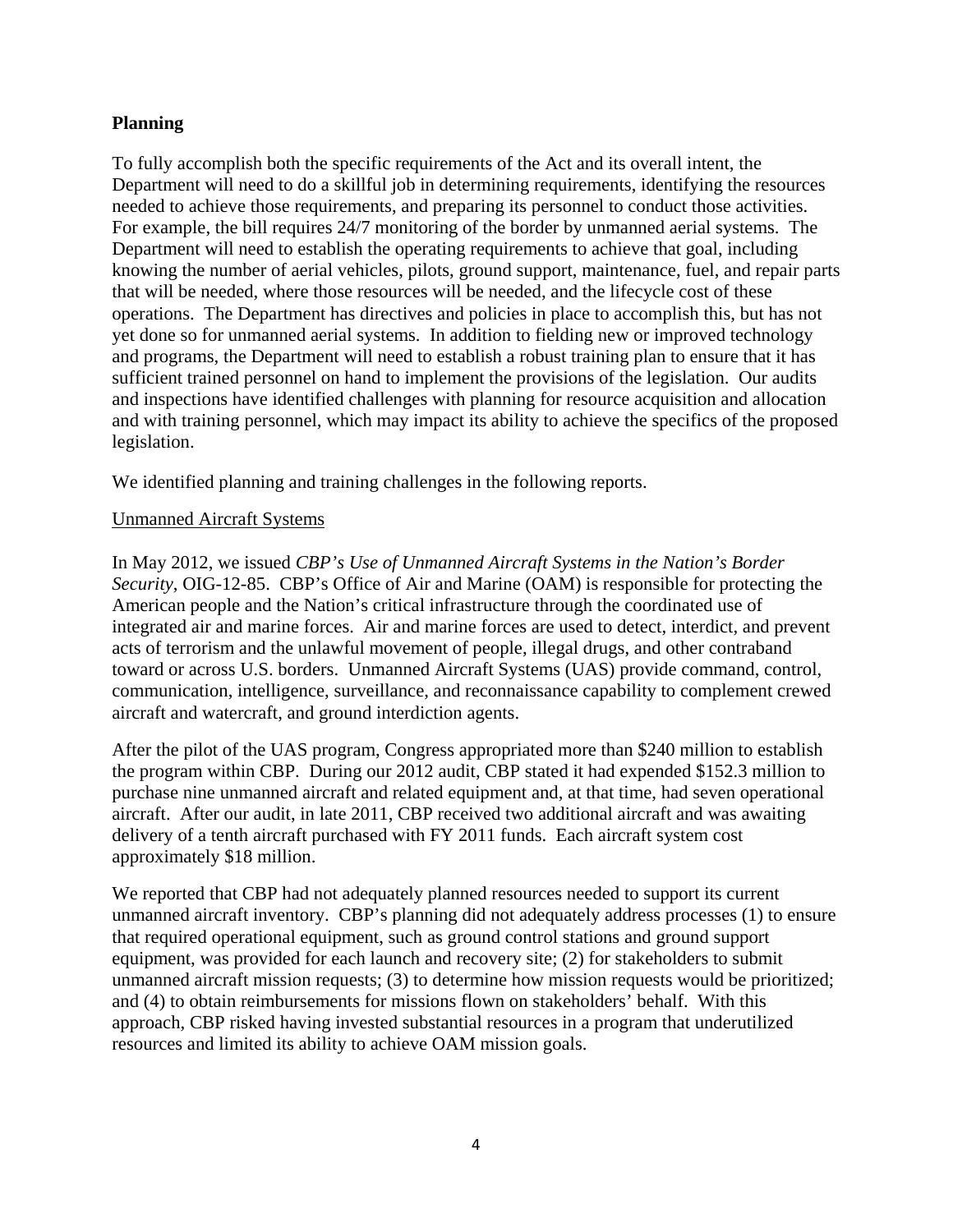#### Interoperable Radio Communications

a 2012 Government Accountability Office report.<sup>1</sup> DHS includes a network of organizations that work together to prevent and respond to terrorist attacks, natural disasters, and other threats. Such collaboration requires that DHS components establish effective communication among external and internal partners during operations. DHS established an internal goal of developing interoperable radio communications and identified common channels. To meet communications requirements, DHS components invested about \$430 million in equipment, infrastructure, and maintenance. Although DHS created policies, guidance, and templates to aid in achieving interoperability and provided more than \$18 million in assistance to State and local agencies, full interoperability remains a distant goal, according to

In our November 2012 report, *DHS' Oversight of Interoperable Communications*, OIG-13-16, we noted that, although DHS had established a goal for interoperability and common radio channels, only 1 of 479 radio users we reviewed could access and communicate using the specified channel. Furthermore, only 78 of 382 or 20 percent of radios we tested contained all the correct program settings, including the name, for the common DHS channel. Additionally, DHS did not establish an effective governing structure with authority and responsibility to oversee achievement of department-wide interoperability. Without an authoritative governing structure to oversee emergency communications, DHS had limited interoperability policies and procedures, and the components did not inform radio users of DHS-developed guidance. Because of this limited progress in interoperability, personnel could not rely on interoperable communications during daily operations, planned events, and emergencies.

We made two recommendations to improve DHS' oversight of interoperable communications.

#### Purchase and Storage of Steel for the Secure Border Initiative

In our report, *U.S. Customs and Border Protection's Management of the Purchase and Storage of Steel in Support of the Secure Border Initiative*, OIG-12-05, we determined that CBP did not effectively manage the purchase and storage of steel in support of the Secure Border Initiative. Since 2008, CBP spent approximately \$1.2 billion to construct physical barriers along the southwest border as part of this initiative. About \$310 million of the cost was to purchase and store steel in support of fence construction. CBP purchased steel based on an estimate before legally acquiring land or meeting international treaty obligations. In addition, it did not provide effective contract oversight during the project: it paid invoices late, did not reconcile invoices with receiving documents, and did not perform a thorough review of the contractor's selection of a higher-priced subcontractor or document the reasons for its approval of the subcontractor. As a result, CBP purchased more steel than needed, incurred additional storage costs, paid interest on late payments, and approved a higher-priced subcontractor, with additional expenditures of about \$69 million that could have been put to better use.

CBP did not efficiently plan the purchase and storage of steel for the Supply and Supply Chain Management (SSCM) task order. It purchased 27,557 tons of extra steel, with a value of about \$44 million, which remained in storage at the end of the task order. Additionally, CBP did not

<sup>1</sup>*Emergency Communications-Various Challenges Likely to Slow Implementation of a Public Safety Broadband Network* (GAO-12-343, February 2012).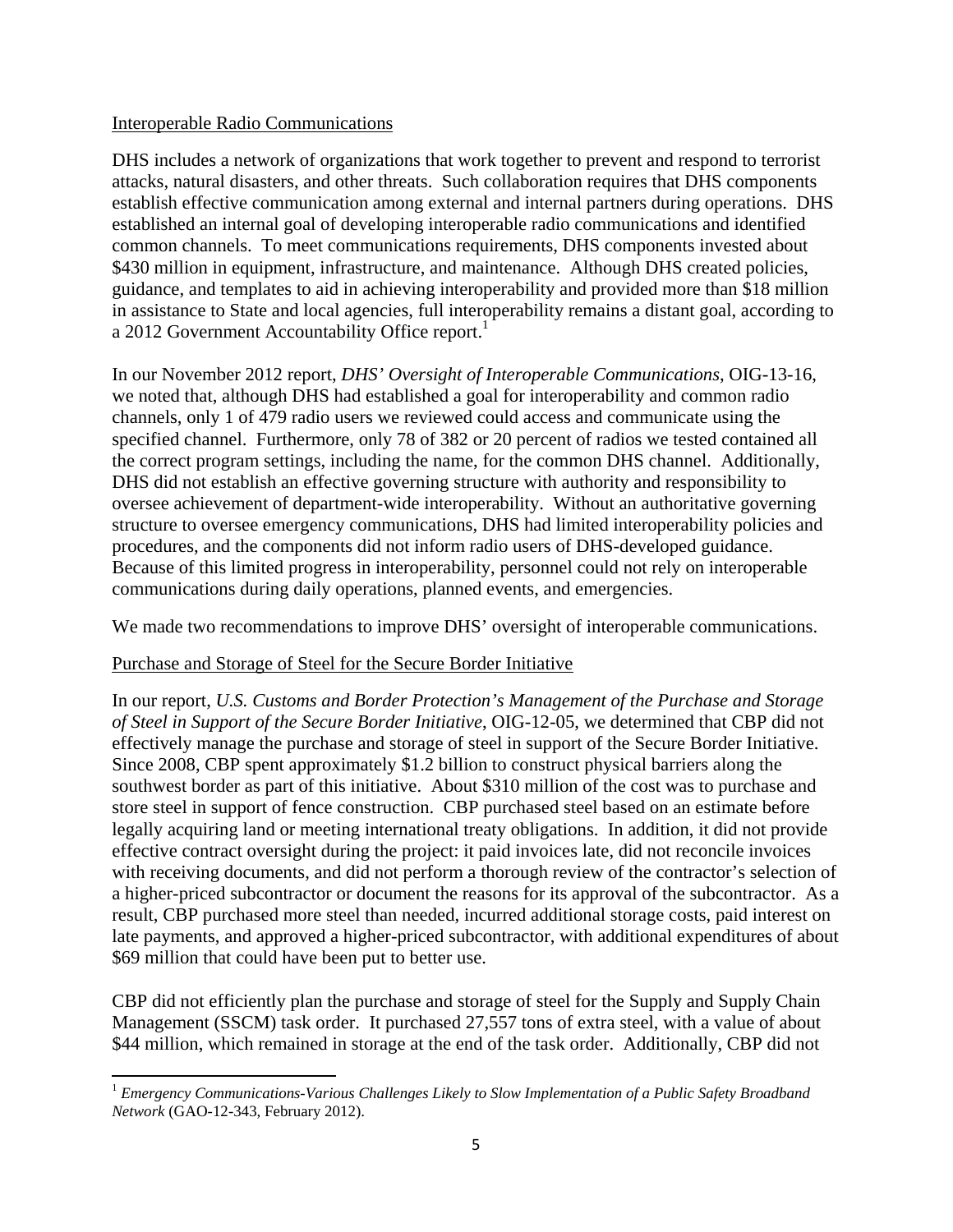obtain necessary approval to build all planned fence segments before acquiring the steel. In September 2009, CBP purchased 34 tons of steel for \$23,000, even though it had significant quantities of the same steel already in storage. CBP was not proactive and did not efficiently plan for the storage of steel remaining from the task order. Instead of moving the extra steel to a cost-efficient location, CBP extended the original contract and awarded a supplemental storage contract. CBP's decision to extend the storage contracts for 2 years resulted in \$9.8 million in avoidable storage costs.

CBP did not reconcile or promptly pay invoices from the SSCM task order. The cost of the task order increased because CBP paid invoices late, which resulted in late payment interest charges. Furthermore, CBP could not guarantee the government received what it paid for under the task order. CBP did not have policies and procedures for submitting and reviewing invoices. There was no clear guidance on the proper office to route invoices to, no timeline for the review process, and no notification process to remind offices of invoices coming due.

CBP did not perform a thorough review of the consent to subcontract documentation and did not document the reasons for its approval of the higher-price subcontractor. Its approval of a subcontractor may have added about \$13.5 million to the project. The DHS Office of the Chief Procurement Officer recognized the importance of component oversight of subcontractor selection and issued an acquisition alert in April 2011 to DHS heads of contracting activities.

We noted that CBP should ensure it applied lessons learned from this project to future projects. To that end, we made five recommendations to improve CBP's management of future fence construction and contract oversight.

#### Adjudication of Nonimmigrant Worker Petitions for Visas

Our report, *The U.S. Citizenship and Immigration Services' Adjudication of Petitions for Nonimmigrant Workers (1-129 Petitions for H-1B and H-2B Visas)*, OIG-11-105, was issued in August 2011. As a result of our review, we determined that the Immigration Services Officer (ISO) fraud training for adjudicating the H-1B and H-2B visa classifications of I-129 petitions was decentralized and inconsistent. Although USCIS had a process to train newly hired ISOs, on-the-job training procedures varied. Experienced ISOs did not all receive the same type of fraud training, and ongoing fraud training was not updated and provided annually. This occurred because USCIS Headquarters had not implemented a national, ongoing fraud identification and response training program that included standards for annual training and updates. Without a consistent fraud identification training program, USCIS could ensure that fraudulent petitions for H-1B and H-2B visas were consistently identified.

All newly hired ISOs complete the same basic 6-week ISO course before being assigned to a service center. However, local on-the-job training procedures vary. In 2006, both service centers provided I-129 H and L Fraud Training, which discusses the process to adjudicate Form I-129 H and L visa classifications and related fraud cases. However, this training was not provided to all ISOs responsible for adjudicating H-1B and H-2B petitions. Fraud prevention training beyond the H and L courses differed between the two service centers. We made two recommendations to improve the program.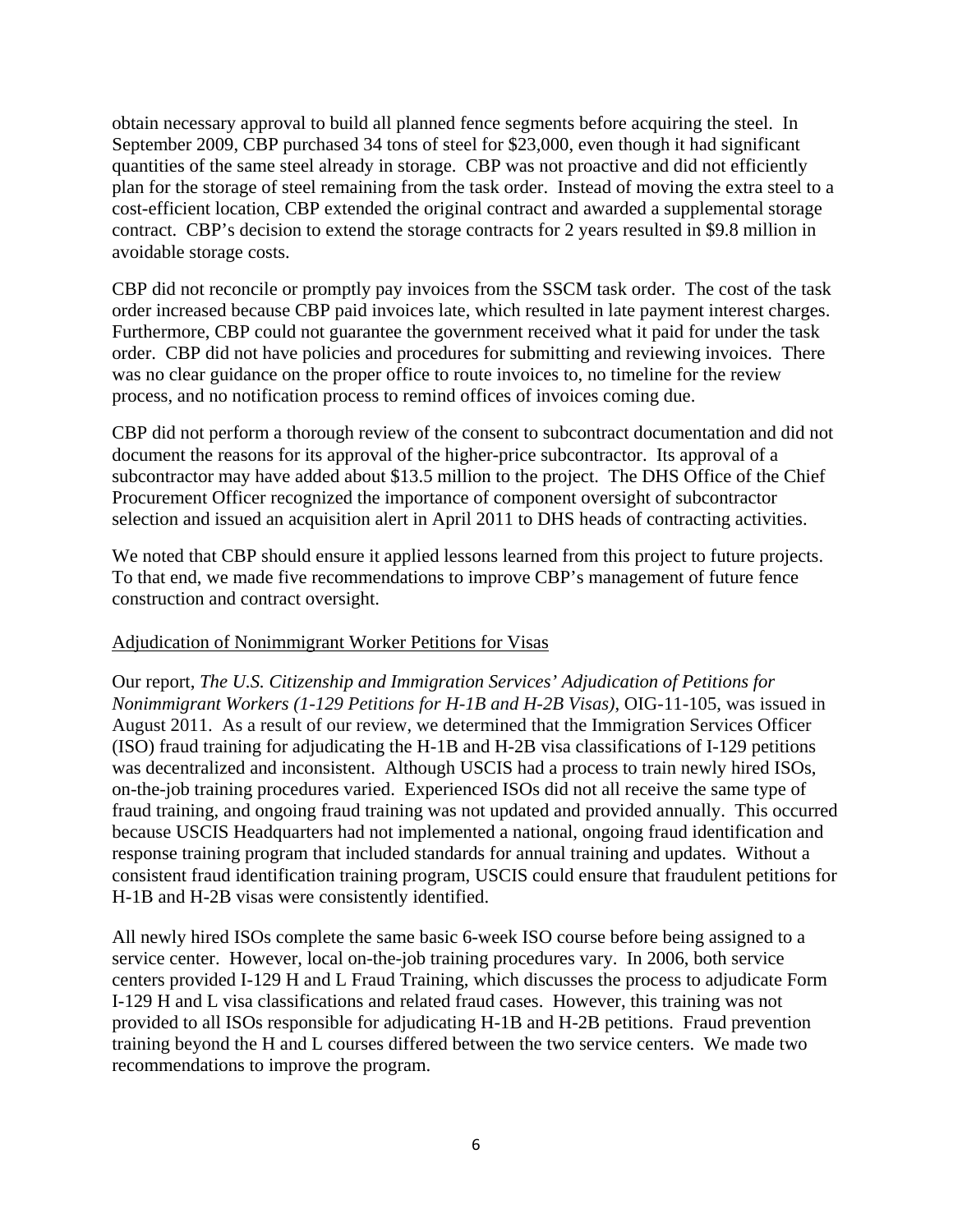#### Delegation of Federal Immigration Enforcement Authorities

*The Performance of 287(g) Agreements - FY 2011 Update,* OIG -11-119, issued in September 2011, examined Section 287(g) of the *Immigration and Nationality Act*, as amended, which authorizes ICE to delegate Federal immigration enforcement authorities (functions) to State and local law enforcement agencies. The *Department of Homeland Security Appropriations Act, 2010*, requires, and House Report 111-157 and Conference Report 111-298 direct, that we report on the performance of 287(g) agreements with State and local authorities. ICE had improved in some areas of program operations. However, for other important areas, ICE's action plans and related documentation did not address all critical issues we identified in our prior reports. We determined that ICE needed to continue its efforts to implement our prior recommendations. In addition, we identified challenges that might reduce the effectiveness of a review process intended as a resource for ensuring compliance with 287(g) program requirements. ICE needed to (1) provide training for inspectors to ensure that they have sufficient knowledge of the  $287(g)$ program, Memorandums of Agreement with State and local law enforcement agencies, as well as other skills needed to conduct effective inspection reviews; (2) develop and implement comprehensive analytical tools for use as part of the inspection review process; and (3) review and revise Memorandums of Agreement with participating law enforcement agencies to ensure a clear understanding of 287(g) program requirements. We made 13 recommendations to improve overall 287(g) program operations. We looked at the 287(g) program again in FY 2012.

#### **Systems Modernization**

To implement the provisions of the proposed legislation, the Department will need to address some longstanding business and Information Technology (IT) systems challenges and continue to pursue additional technologies to address border security issues. Although the Department is taking steps to upgrade and integrate its IT and business systems, including those related to immigration, it has not yet succeeded in fully transforming them. In addition, DHS needs to seek out and adopt new technologies that will take into account the needs of various components and enhance its ability to secure our borders.

#### Modernizing Information Technology

A report issued in November 2006, *U.S. Citizenship and Immigration Services' Progress in Modernizing Information Technology*, OIG-07-11, included the results of a review of USCIS' efforts to improve its processes and systems. The objectives of the review were to assess USCIS' progress in implementing IT modernization initiatives and examine how it had addressed our prior recommendations.

Although USCIS had taken steps to address the recommendations in our prior report, several challenges continued. Specifically, USCIS faced challenges in finalizing its approach and advancing to business transformation implementation. The component had accomplished the first phase of its IT staffing integration effort; however, remaining phases remained on hold until it addressed organizational deficiencies that hindered day-to-day IT operations. USCIS made progress in applying IT to support mission business operations, but improved strategic planning by the Office of the Chief Information Officer could help in managing IT resources. Process engineering was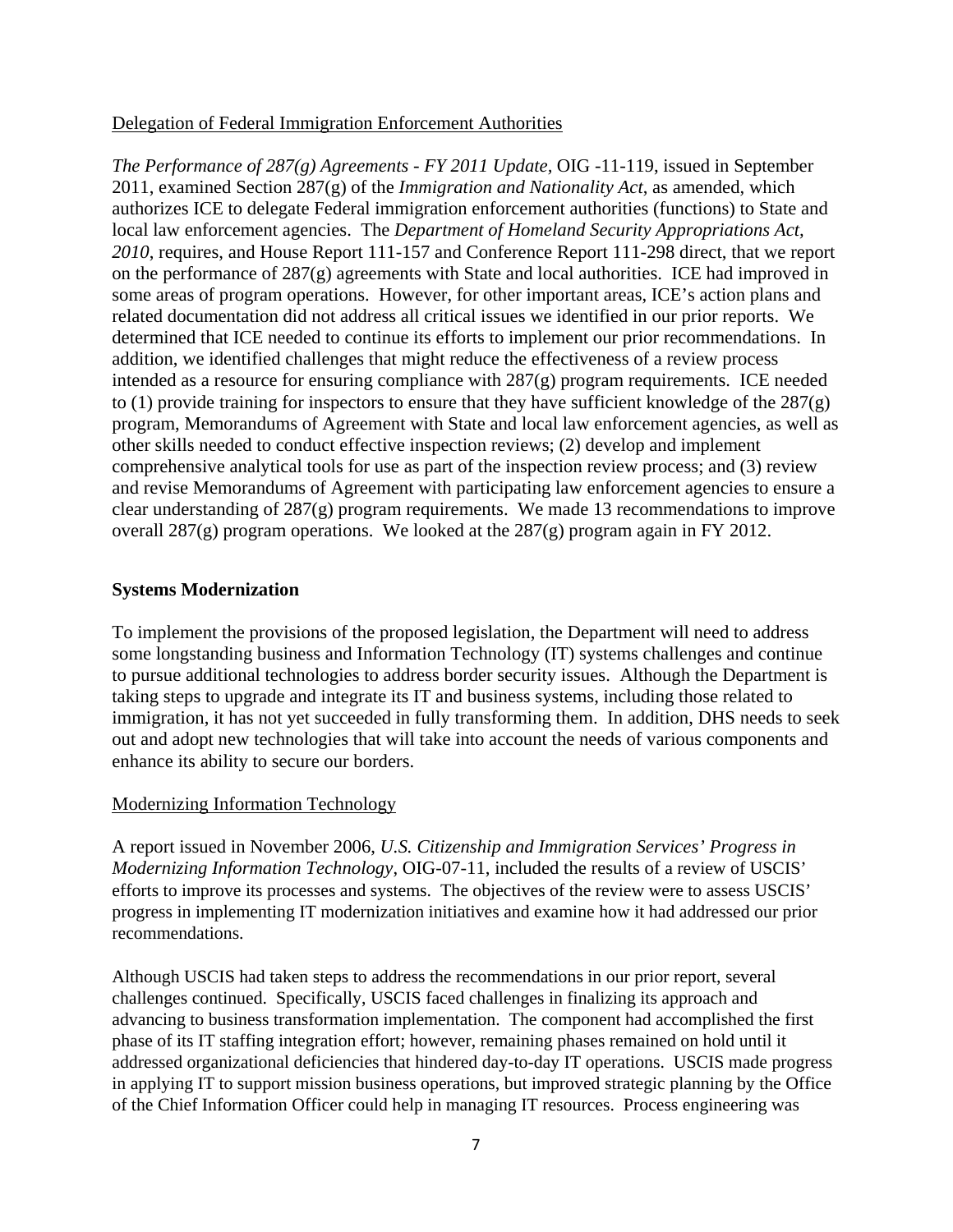contingent on implementing a "to-be" transaction-based environment and a supporting acquisition approach. Although USCIS made significant progress in IT infrastructure upgrades, plans to complete remaining sites were on hold pending funding approval. USCIS had outlined strategies to increase stakeholder involvement in transformation planning to promote buy-in and minimize risks that redesigned processes and systems might not meet user needs.

#### Business and IT Transformation

In a November 2011 report, *U.S. Citizenship and Immigration Services' Progress in Transformation*, OIG-12-12, we noted that in 2005, USCIS embarked on an enterprise-wide program to transform its fragmented, paper-based business processes to a flexible and efficient process supported by an integrated technical environment. In July 2009, we reported that USCIS had established a structure to manage transformation initiatives and implemented pilot programs; however, pilot success was restricted by ineffective planning, business process reengineering efforts were incomplete, and stakeholder participation levels fluctuated. We recommended that USCIS communicate an updated transformation approach, include stakeholder participation in defining requirements, and assess pilot program results.

We conducted a follow-up audit to determine USCIS' progress in implementing its business and IT transformation. Since the 2009 report, USCIS had completed a number of activities to prepare for its first transformation deployment and improved its coordination and communication with stakeholders. However, implementation of the transformation program had been delayed because of changes in the deployment strategy and insufficiently defined system requirements. Other challenges, such as governance and staffing problems, further delayed the program. As a result, USCIS continued to rely on paper-based processes to support its mission, which made it difficult to process immigration benefits efficiently, combat identity fraud, and provide other Government agencies with the information required to identify criminals and possible terrorists quickly.

USCIS took steps to address these challenges by moving to a more agile transformation approach, improving its program monitoring and governance, and focusing on staffing issues. We recommended that USCIS ensure that process documentation provided sufficient detail, develop and implement a governance structure to enable streamlined decisionmaking, and ensure that staff with the necessary skills were in place.

#### Illicit Cross-Border Tunnels

In our report, *CBP's Strategy to Address Illicit Cross-Border Tunnels*, OIG 12-132, which was issued in September 2012, we noted that illicit cross-border tunnels along the southwest border of the United States are a significant and growing threat to border security. Criminals primarily use the tunnels to transport illegal narcotics into the United States, but also use them to smuggle contraband, currency, and weapons. Since 1990, law enforcement officials have discovered more than 140 tunnels that have breached the U.S. border, with an 80 percent increase in tunnel activity since 2008. The increase in the number of tunnels over the past 4 years may be attributed to border fencing and an increased number of Border Patrol Agents.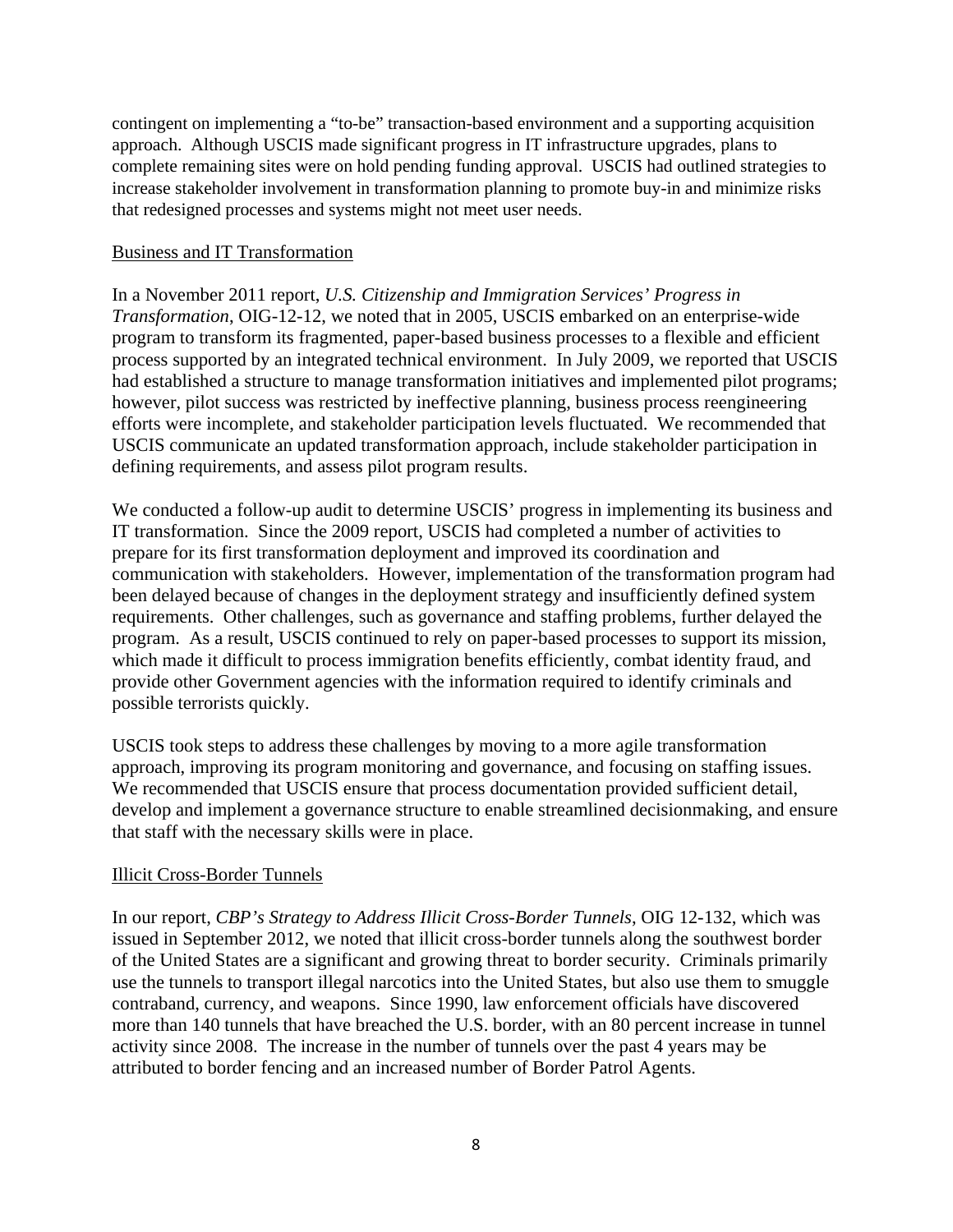We performed this audit to determine whether CBP developed an operational strategy to detect and remediate cross-border tunnels and acquire tunnel detection technology. As part of its overall border security and law enforcement missions, CBP detects and remediates cross-border tunnels. It has modified its field operations to better detect and respond to the threats posed by the tunnels. However, CBP does not have the technological capability to detect illicit crossborder tunnels routinely and accurately. Until CBP has this capability, criminals may continue to build cross-border tunnels undetected. CBP has stated that it can best address this capability gap through the development and acquisition of detection technology. However, CBP has not been able to identify any existing tunnel detection technology that functions effectively in its operating environment.

CBP is creating a program to address capability gaps in countering the cross-border tunnel threat. As part of this effort, CBP is drafting the documents required by the *DHS Acquisition Instruction/Guidebook 102-01-001* to develop and acquire tunnel detection technology. Additionally, CBP plans to establish a Program Management Office to provide leadership, strategy, and organization to the Department-wide counter-tunnel efforts. The program must address the mission needs of both CBP and Homeland Security Investigations (HSI) in Immigration and Customs Enforcement (ICE) because both have mission responsibility to combat cross-border tunnels. However, the program has not matured to a point where it demonstrates how it will consider the needs of HSI. The Department has ultimate responsibility for approving CBP's acquisition program, as well as allocating resources and making decisions to counter the tunnel threat. A DHS-designated authority is needed to make strategic decisions on counter-tunnel policies and procedures.

We made two recommendations to CBP to improve consideration of the needs of both CBP and HSI. We also made two recommendations to the Department to improve coordination and oversight of CBP and HSI counter-tunnel efforts.

#### **Conclusion**

Through our audits and reviews, we have identified a number of challenges that DHS must overcome to secure our borders and establish effective immigration policies and processes. Some of these challenges are a result of differing legacy systems and programs that need to be integrated and coordinated among the components and with stakeholders outside of the Department. Other challenges are related to inadequate strategic planning, a dearth of performance measures, and data and information that cannot be relied on to make sound decisions.

It is important to note that, based on the Department's response to our numerous reports, it is clear that it is diligently working to address these issues. However, it takes time to develop strategic plans, improve information systems, revise and update guidance, implement and disseminate new policies and procedures, and correct the underlying data. This can be particularly time-consuming when, as is usually the case, such plans, policies, and procedures require coordination and concurrence among multiple entities, including some outside of DHS and its components. Competing and changing priorities and funding uncertainties also affect the Department's ability to address these issues.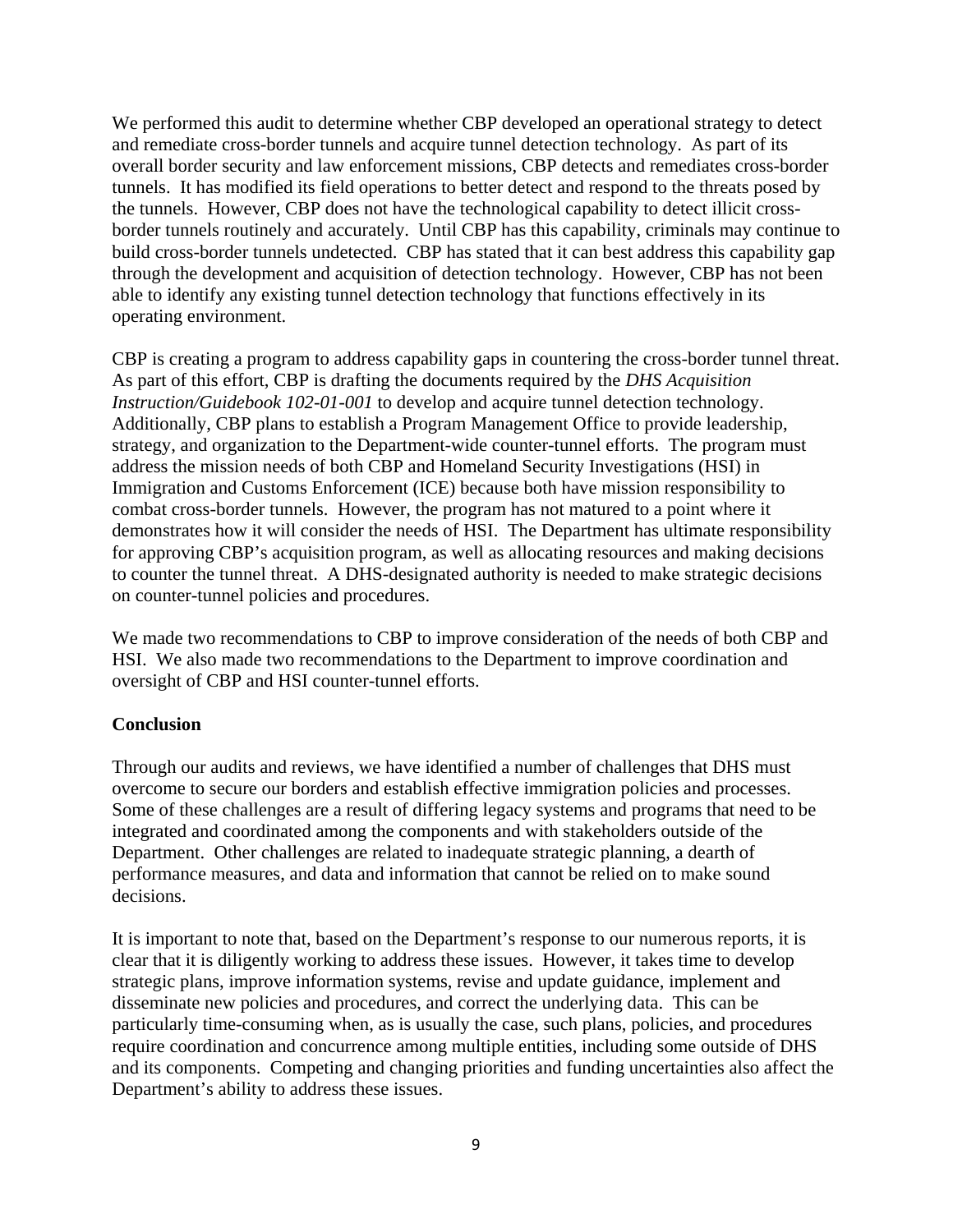Mr. Chairman, this concludes my prepared remarks. I welcome any questions that you or the Members of the Committee may have.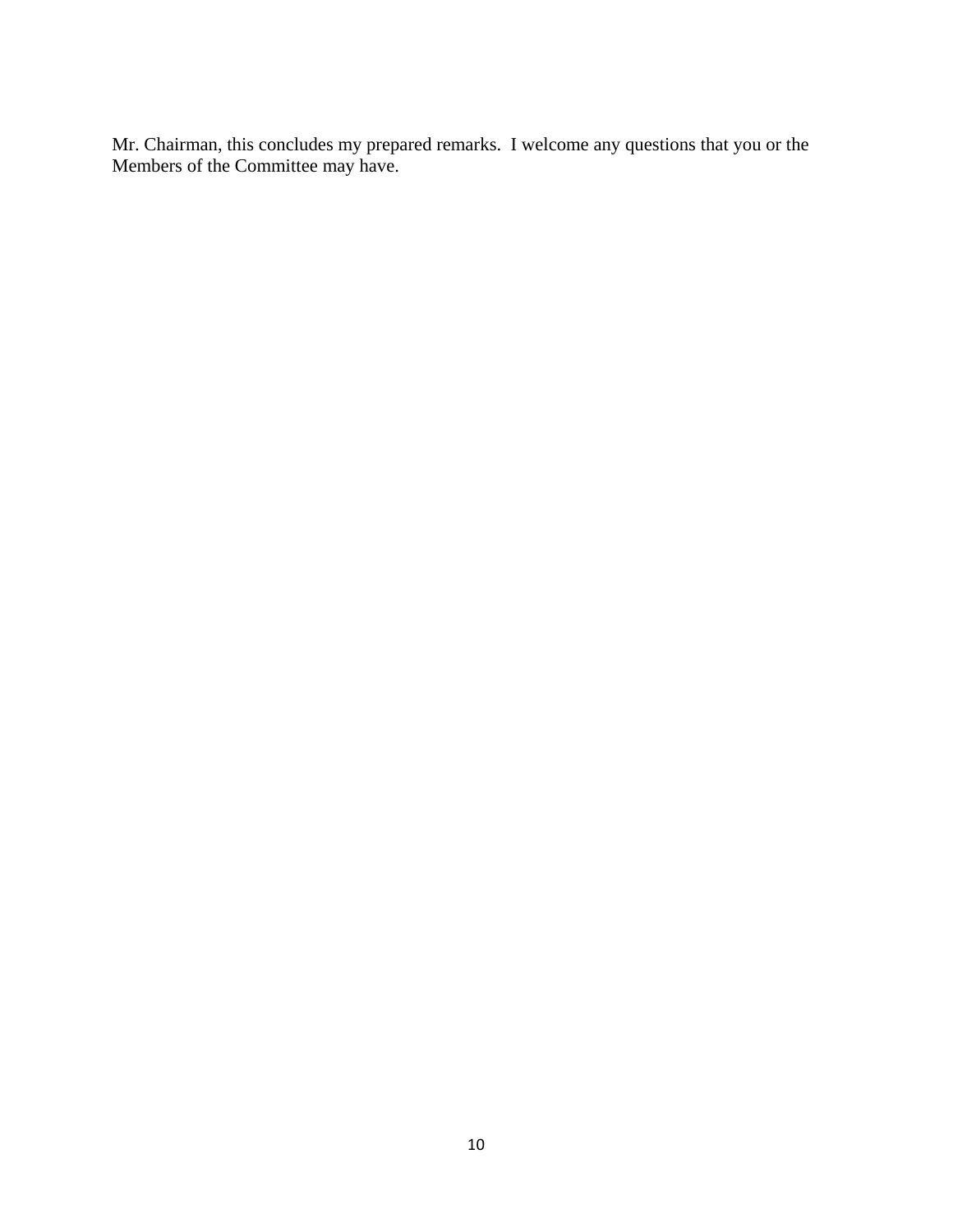|                |                                      | <b>Report Title</b>                                       |                                   |
|----------------|--------------------------------------|-----------------------------------------------------------|-----------------------------------|
|                | <b>Final Report</b><br><b>Number</b> |                                                           | <b>Report Link</b>                |
|                |                                      |                                                           |                                   |
| 1              | OIG-04-18                            | Open Inspector General Recommendations Concerning the     | http://www.oig.dhs.gov/assets/OIG |
|                |                                      | Former Immigration and Naturalization Service from        | Juvenile.pdf                      |
|                |                                      | Unaccompanied Juveniles in INS Custody, A Report by the   |                                   |
|                |                                      | Department of Justice Inspector General                   |                                   |
| $\overline{2}$ | OIG-04-26                            | An Evaluation of the Security Implications of the Visa    | http://www.oig.dhs.gov/assets/Mg  |
|                |                                      | <b>Waiver Program</b>                                     | mt/OIG SecurityImpVisaWaiverProg  |
|                |                                      |                                                           | Eval Apr04.pdf                    |
| $\overline{3}$ | OIG-04-33                            | An Evaluation of DHS Activities to Implement Section 428  | http://www.oig.dhs.gov/assets/Mg  |
|                |                                      | of the Homeland Security Act of 2002                      | mt/OIG_04-33_Aug04.pdf            |
|                |                                      |                                                           |                                   |
| 4              | OIG-05-07                            | A Review of the Use of Stolen Passports from Visa Waiver  | http://www.oig.dhs.gov/assets/Mg  |
|                |                                      | Countries to Enter the United States                      | mt/OIG 05-07 Dec04.pdf            |
| 5              | OIG-05-11                            | Implementation of the United States Visitor and Immigrant | http://www.oig.dhs.gov/assets/Mg  |
|                |                                      | Status Indicator Technology Program at Land Border Ports  | mt/OIG 05-11 Feb05.pdf            |
|                |                                      | of Entry                                                  |                                   |
|                |                                      |                                                           |                                   |
| 6              | OIG-05-24                            | Letter Report: Immigration Enforcement Agent Position     | http://www.oig.dhs.gov/assets/Mg  |
|                |                                      |                                                           | mt/OIG_05-24_Jun05.pdf            |
| $\overline{7}$ | OIG-05-25                            | Letter Report: Citizenship Test Redesign                  | http://www.oig.dhs.gov/assets/Mg  |
|                |                                      |                                                           | mt/OIG 05-25 Jun05.pdf            |
| 8              | OIG-05-28                            | Improvements Needed in Security Management of the         | http://www.oig.dhs.gov/assets/Mg  |
|                |                                      | United States Citizenship and Immigration Services'       | mt/OIG 05-28 Jul05.pdf            |
|                |                                      | <b>CLAIMS 3 Mainframe Financial Application</b>           |                                   |
|                |                                      |                                                           |                                   |
| 9              | OIG-05-41                            | USCIS Faces Challenges in Modernizing Information         | http://www.oig.dhs.gov/assets/Mg  |
|                |                                      | Technology                                                | mt/OIG_05-41_Sep05.pdf            |
|                |                                      |                                                           |                                   |
| 10             | OIG-05-45                            | A Review of DHS' Responsibilities For Juvenile Aliens     | http://www.oig.dhs.gov/assets/Mg  |
|                |                                      |                                                           | mt/OIG 05-45 Sep05.pdf            |
| 11             | OIG-05-49                            | USCIS Approval of H-1B Petitions Exceeded 65,000 Cap in   | http://www.oig.dhs.gov/assets/Mg  |
|                |                                      | Fiscal Year 2005                                          | mt/OIG 05-49 Sep05.pdf            |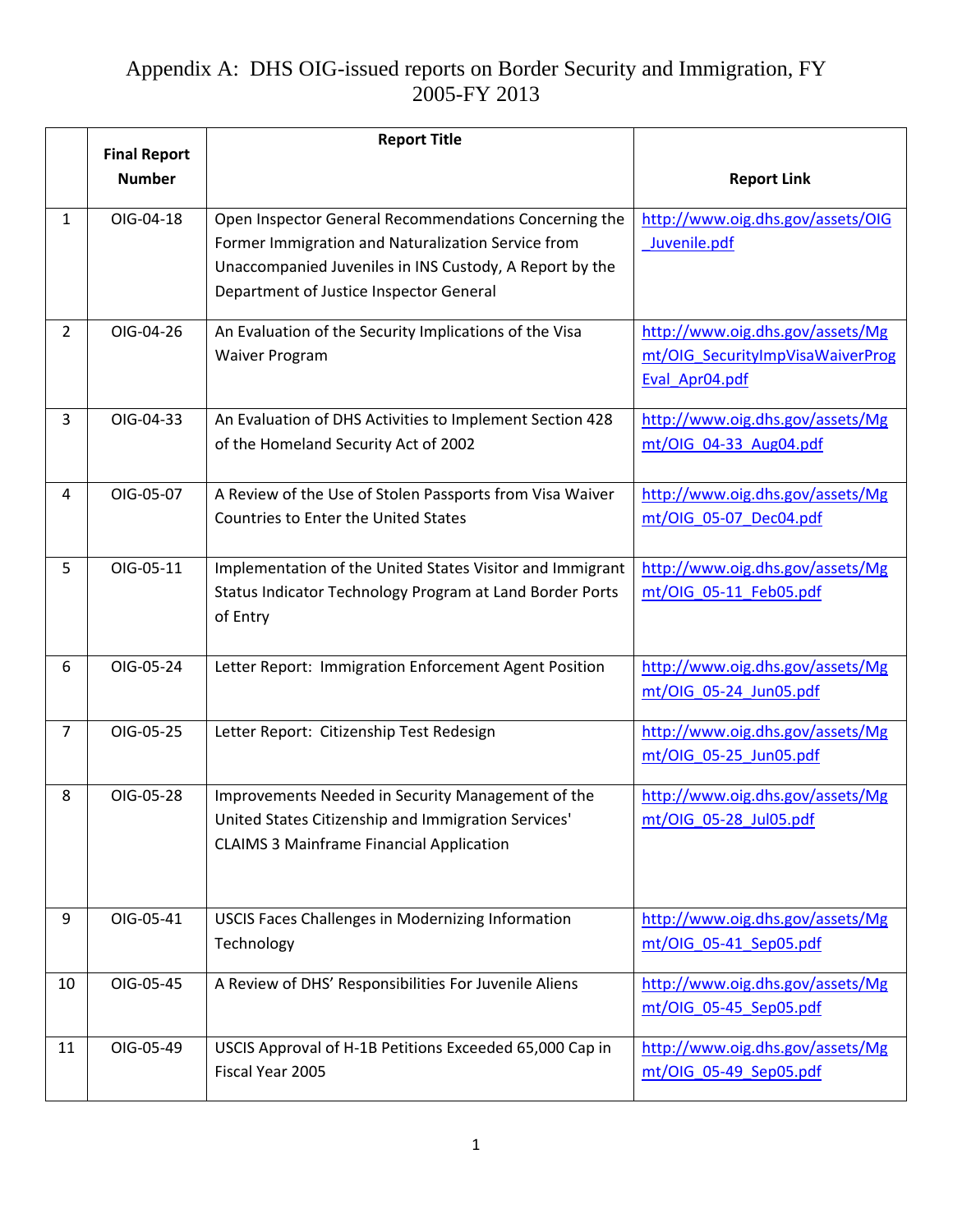|    |                                      | <b>Report Title</b>                                                                          |                                                            |
|----|--------------------------------------|----------------------------------------------------------------------------------------------|------------------------------------------------------------|
|    | <b>Final Report</b><br><b>Number</b> |                                                                                              |                                                            |
|    |                                      |                                                                                              | <b>Report Link</b>                                         |
| 12 | OIG-05-50                            | Review of the Immigration and Customs Enforcement's                                          | http://www.oig.dhs.gov/assets/Mg                           |
|    |                                      | <b>Compliance Enforcement Unit</b>                                                           | mt/OIG 05-50 Sep05.pdf                                     |
|    |                                      |                                                                                              |                                                            |
| 13 | OIG-06-04                            | An Assessment of the Proposal to Merge Customs and                                           | http://www.oig.dhs.gov/assets/Mg                           |
|    |                                      | Border Protection with Immigration and Customs                                               | mt/OIG_06-04_Nov05.pdf                                     |
|    |                                      | Enforcement                                                                                  |                                                            |
| 14 | OIG-06-06                            | A Review of U.S. Citizenship and Immigration Services                                        | http://www.oig.dhs.gov/assets/Mg                           |
|    |                                      | <b>Alien Security Checks</b>                                                                 | mt/OIG 06-06 Nov05.pdf                                     |
|    |                                      |                                                                                              |                                                            |
| 15 | OIG-06-22                            | Review of Vulnerabilities and Potential Abuses of the L-1                                    | http://www.oig.dhs.gov/assets/Mg                           |
|    |                                      | Visa Program                                                                                 | mt/OIG 06-22 Jan06.pdf                                     |
| 16 | OIG-06-33                            | Detention and Removal of Illegal Aliens U.S. Immigration                                     | http://www.oig.dhs.gov/assets/Mg                           |
|    |                                      | and Customs Enforcement (ICE)                                                                | mt/OIG 06-33 Apr06.pdf                                     |
|    |                                      |                                                                                              |                                                            |
| 17 | OIG-06-43                            | Review of CBP Actions Taken to Intercept Suspected                                           | http://www.oig.dhs.gov/assets/Mg                           |
|    |                                      | Terrorists at U.S. Ports of Entry                                                            | mt/OIG-06-43 June06.pdf                                    |
| 18 | OIG-07-01                            | Treatment of Immigration Detainees Housed at                                                 | http://www.oig.dhs.gov/assets/Mg                           |
|    |                                      | Immigration and Customs Enforcement Facilities                                               | mt/OIG_07-01_Dec06.pdf                                     |
|    |                                      |                                                                                              |                                                            |
| 19 | OIG-07-08                            | Review of U.S. Immigration and Customs Enforcement's                                         | http://www.oig.dhs.gov/assets/Mg                           |
|    |                                      | <b>Detainee Tracking Process</b>                                                             | mt/OIG 07-08 Nov06.pdf                                     |
| 20 | OIG-07-11                            |                                                                                              |                                                            |
|    |                                      | U.S. Citizenship and Immigration Services' Progress in<br>Modernizing Information Technology | http://www.oig.dhs.gov/assets/Mg<br>mt/OIG 07-11 Nov06.pdf |
|    |                                      |                                                                                              |                                                            |
| 21 | OIG-07-28                            | ICE's Compliance With Detention Limits for Aliens With a                                     | http://www.oig.dhs.gov/assets/Mg                           |
|    |                                      | Final Order of Removal From the United States                                                | mt/OIG_07-28_Feb07.pdf                                     |
|    |                                      |                                                                                              |                                                            |
| 22 | OIG-07-34                            | An Assessment of United States Immigration and Customs                                       | http://www.oig.dhs.gov/assets/Mg                           |
|    |                                      | <b>Enforcement's Fugitive Operations Teams</b>                                               | mt/OIG 07-34 Mar07.pdf                                     |
|    |                                      |                                                                                              |                                                            |
| 23 | OIG-07-38                            | DHS' Progress In Addressing Coordination Challenges                                          | http://www.oig.dhs.gov/assets/Mg                           |
|    |                                      | Between Customs and Border Protection and Immigration                                        | mt/OIG 07-38 Apr07.pdf                                     |
|    |                                      | and Customs Enforcement                                                                      |                                                            |
|    |                                      |                                                                                              |                                                            |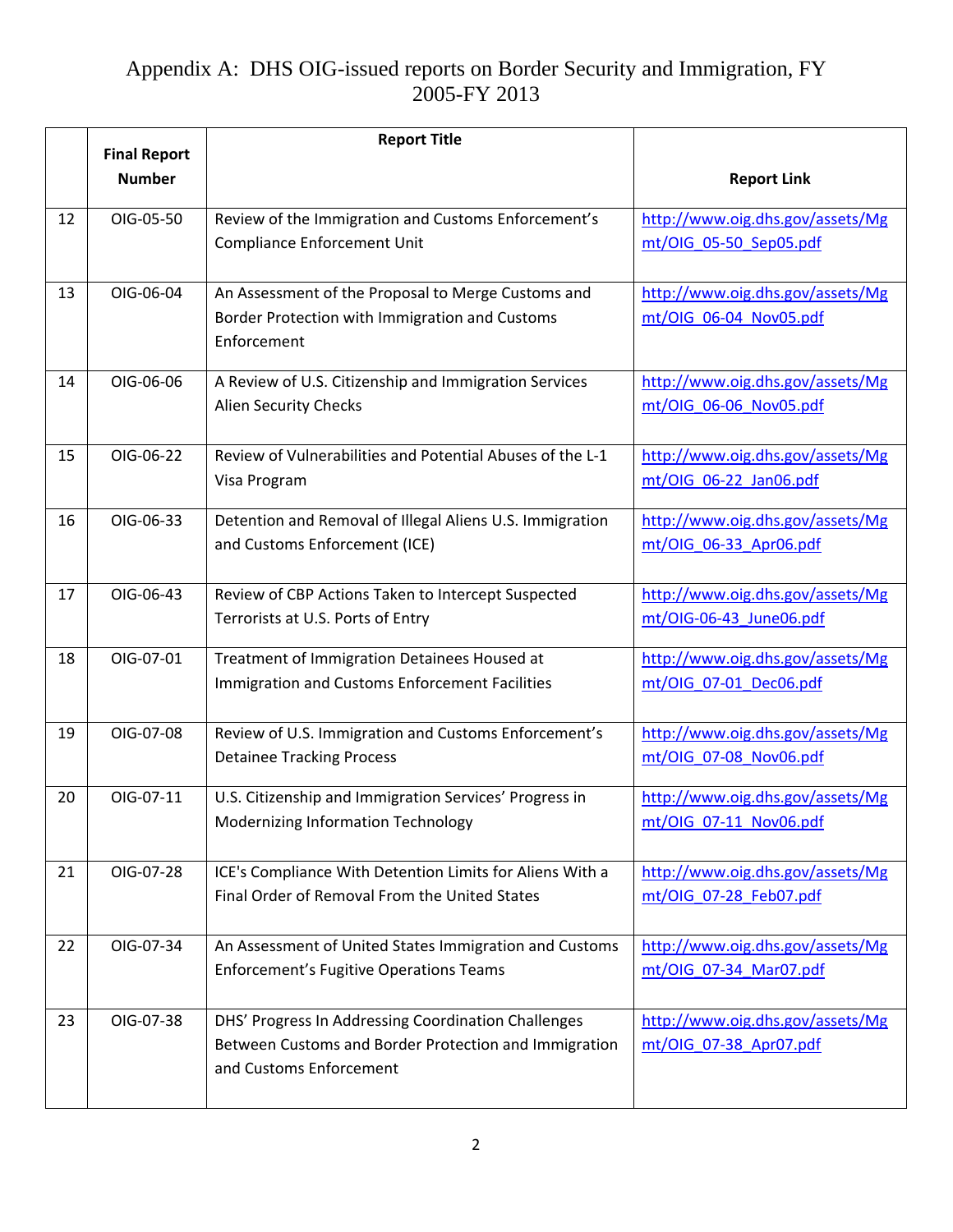|    |                                      | <b>Report Title</b>                                                   |                                  |
|----|--------------------------------------|-----------------------------------------------------------------------|----------------------------------|
|    | <b>Final Report</b><br><b>Number</b> |                                                                       | <b>Report Link</b>               |
| 24 | OIG-07-40                            | A Review of CBP and ICE Responses to Recent Incidents of              | http://www.oig.dhs.gov/assets/Mg |
|    |                                      | Chinese Human Smuggling in Maritime Cargo Containers                  | mt/OIG 07-40 Apr07.pdf           |
|    |                                      | (Redacted)                                                            |                                  |
| 25 | OIG-08-09                            | Review of the USCIS Benefit Fraud Referral Process                    | http://www.oig.dhs.gov/assets/Mg |
|    |                                      | (Redacted - Revised)                                                  | mt/OIGr_08-09_Apr08.pdf          |
| 26 | OIG-08-18                            | The Removal of a Canadian Citizen to Syria                            | http://www.oig.dhs.gov/assets/Mg |
|    |                                      |                                                                       | mt/OIGr 08-18 Jun08.pdf          |
| 27 | OIG-09-37                            | Management Oversight of Immigration benefit Application               | http://www.oig.dhs.gov/assets/Mg |
|    |                                      | <b>Intake Processes</b>                                               | mt/OIG 09-37 Mar09.pdf           |
| 28 | OIG-10-22                            | Release of the U.S. Immigration and Customs                           | http://www.oig.dhs.gov/assets/Mg |
|    |                                      | Enforcement's Worksite Enforcement Strategy                           | mt/OIG_10-22_Dec09.pdf           |
| 29 | OIG-10-96                            | Controls Over SBInet Cost and Schedule Could Be                       | http://www.oig.dhs.gov/assets/Mg |
|    |                                      | Improved                                                              | mt/OIG 10-96 Jun10.pdf           |
| 30 | OIG-11-14                            | Processing of Nonimmigrant Worker Petitions in Support                | http://www.oig.dhs.gov/assets/Mg |
|    |                                      | of the Guam Realignment Construction Activities                       | mt/OIG 11-14 Nov10.pdf           |
| 31 | OIG-11-16                            | Customs and Border Protection's Implementation of the                 | http://www.oig.dhs.gov/assets/Mg |
|    |                                      | Western Hemisphere Travel Initiative at Land Ports of                 | mt/OIG 11-16 Nov10.pdf           |
|    |                                      | Entry                                                                 |                                  |
| 32 | OIG-11-25                            | Improvements Needed in the Process to Certify Carriers                | http://www.oig.dhs.gov/assets/Mg |
|    |                                      | for the Free and Secure Trade Program                                 | mt/OIG 11-25 Mar11.pdf           |
|    |                                      |                                                                       |                                  |
| 33 | OIG-11-43                            | Customs and Border Protection Needs to Improve Its                    | http://www.oig.dhs.gov/assets/Mg |
|    |                                      | Inspection Procedures for the Western Hemisphere Travel<br>Initiative | mt/OIG 11-43 Feb11.pdf           |
| 34 | OIG-11-62                            | Management of Mental Health Cases in Immigration                      | http://www.oig.dhs.gov/assets/Mg |
|    |                                      | Detention                                                             | mt/OIG 11-62 Mar11.pdf           |
| 35 | OIG-11-81                            | Supervision of Aliens Commensurate with Risk                          | http://www.oig.dhs.gov/assets/Mg |
|    |                                      |                                                                       | mt/OIG 11-81 Dec11.pdf           |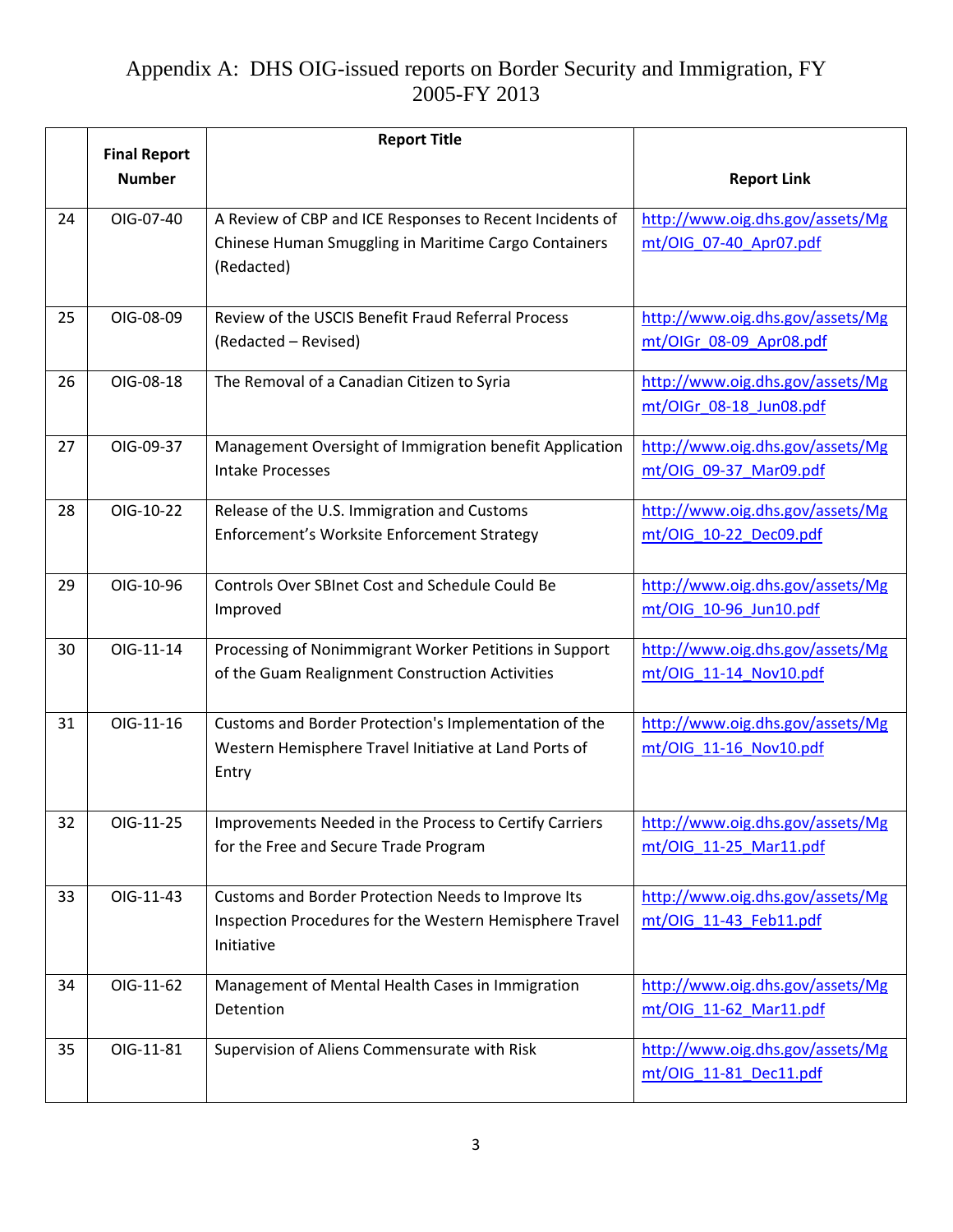|    |                                      | <b>Report Title</b>                                                                                              |                                                            |
|----|--------------------------------------|------------------------------------------------------------------------------------------------------------------|------------------------------------------------------------|
|    | <b>Final Report</b><br><b>Number</b> |                                                                                                                  | <b>Report Link</b>                                         |
|    |                                      |                                                                                                                  |                                                            |
| 36 | OIG-11-85                            | U.S. Citizenship and Immigration Services Privacy                                                                | http://www.oig.dhs.gov/assets/Mg                           |
|    |                                      | Stewardship                                                                                                      | mt/OIG 11-85 May11.pdf                                     |
| 37 | OIG-11-100                           | DHS Detainee Removals and Reliance on Assurances                                                                 | http://www.oig.dhs.gov/assets/Mg                           |
|    |                                      |                                                                                                                  | mt/OIG_11-100_Nov11.pdf                                    |
|    |                                      |                                                                                                                  |                                                            |
| 38 | OIG-11-105                           | The U.S. Citizenship and Immigration Services'                                                                   | http://www.oig.dhs.gov/assets/Mg                           |
|    |                                      | Adjudication of Petitions for Nonimmigrant Workers (I-129<br>Petitions for H-1B and H-2B visas)                  | mt/OIG 11-105 Aug11.pdf                                    |
|    |                                      |                                                                                                                  |                                                            |
| 39 | OIG-11-119                           | The Performance of 287(g) Agreements FY 2011 Update                                                              | http://www.oig.dhs.gov/assets/Mg                           |
|    |                                      |                                                                                                                  | mt/OIG 11-119 Sep11.pdf                                    |
|    |                                      |                                                                                                                  |                                                            |
| 40 | OIG-12-05                            | U.S. Customs and Border Protection's Management of the<br>Purchase and Storage of Steel in Support of the Secure | http://www.oig.dhs.gov/assets/Mg                           |
|    |                                      | <b>Border Initiative</b>                                                                                         | mt/OIG_12-05_Nov11.pdf                                     |
|    |                                      |                                                                                                                  |                                                            |
| 41 | OIG-12-12                            | U.S. Citizenship and Immigration Services' Progress in                                                           | http://www.oig.dhs.gov/assets/Mg                           |
|    |                                      | Transformation                                                                                                   | mt/OIG 12-12 Nov11.pdf                                     |
|    |                                      |                                                                                                                  |                                                            |
| 42 | OIG-12-64                            | Operations of United States ICE's Secure Communities                                                             | http://www.oig.dhs.gov/assets/Mg<br>mt/OIG 12-05 Nov11.pdf |
|    |                                      |                                                                                                                  |                                                            |
| 43 | OIG-12-66                            | Communication Regarding Participation in Secure                                                                  | http://www.oig.dhs.gov/assets/Mg                           |
|    |                                      | Communities                                                                                                      | mt/2012/OIG_12-66_Mar12.pdf                                |
| 44 | OIG-12-84                            | Free and Secure Trade Program - Continued Driver                                                                 | http://www.oig.dhs.gov/assets/Mg                           |
|    |                                      | Eligibility                                                                                                      | mt/2012/OIG 12-84 May12.pdf                                |
| 45 | OIG-12-85                            | CBP's Use of Unmanned Aircraft Systems in the Nation's                                                           | http://www.oig.dhs.gov/assets/Mg                           |
|    |                                      | <b>Border Security</b>                                                                                           | mt/2012/OIG 12-85 May12.pdf                                |
|    |                                      |                                                                                                                  |                                                            |
| 46 | OIG-12-86                            | Improvements Needed To Strengthen the Customs-Trade                                                              | http://www.oig.dhs.gov/assets/Mg                           |
|    |                                      | Partnership Against Terrorism Initial Validation Process for                                                     | mt/2012/OIG_12-86_Jun12.pdf                                |
|    |                                      | <b>Highway Carriers</b>                                                                                          |                                                            |
| 47 | OIG-12-125                           | U.S. Citizenship and Immigration Services Systematic Alien                                                       | http://www.oig.dhs.gov/assets/Mg                           |
|    |                                      | Verification for Entitlements Program Issues                                                                     | mt/2012/OIG 12-86 Jun12.pdf                                |
|    |                                      |                                                                                                                  |                                                            |